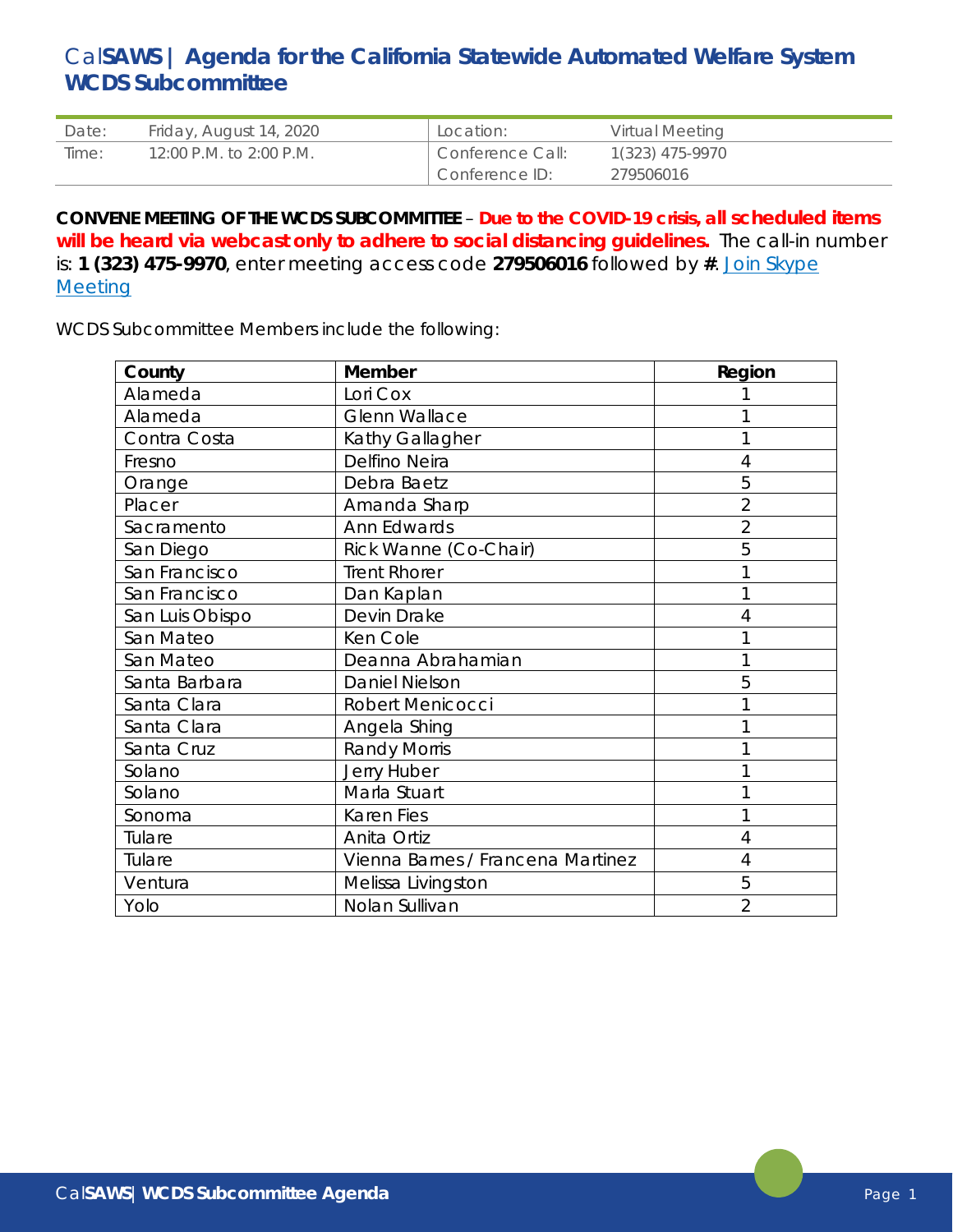## PUBLIC SESSION

## **12:00 P.M. – Convene Meeting of the WCDS Subcommittee**

| <b>Topic</b> |                                                                                                                                                                                                                         | Lead                                                                                                      | <b>Est Time</b> |
|--------------|-------------------------------------------------------------------------------------------------------------------------------------------------------------------------------------------------------------------------|-----------------------------------------------------------------------------------------------------------|-----------------|
|              | 1. Call Meeting to Order                                                                                                                                                                                                | <b>Rick Wanne</b><br>Deanna<br>Abrahamian                                                                 | 1 min           |
|              | 2. Roll Call and Confirmation of Quorum                                                                                                                                                                                 | <b>Rick Wanne</b>                                                                                         | 2 min           |
| 3.           | <b>Public Comment</b>                                                                                                                                                                                                   | <b>Rick Wanne</b>                                                                                         | 1 min           |
|              | Public opportunity to speak on any Item NOT on the<br>Agenda. Public comments are limited to no more than<br>three minutes per speaker, except that a speaker using a<br>translator shall be allowed up to six minutes. |                                                                                                           |                 |
|              | Note: The public may also speak on any Item ON the<br>Agenda by waiting until that item is read, then requesting<br>recognition from the Co-Chair to speak.                                                             |                                                                                                           |                 |
|              | <b>Action Items</b>                                                                                                                                                                                                     |                                                                                                           |                 |
|              | 4. Approval of the Minutes and review of the action items:<br>a. May 15, 2020 WCDS Subcommittee                                                                                                                         | <b>Rick Wanne</b>                                                                                         | 5 min           |
|              | <b>Discussion Items</b>                                                                                                                                                                                                 |                                                                                                           |                 |
| 5.           | COVID-19 Update                                                                                                                                                                                                         | Lynn Bridwell                                                                                             | 10 min          |
|              | 6. Stakeholder Updates<br>a. CDSS<br>b. DHCS<br>c. OSI<br>d. CWDA                                                                                                                                                       | Rocky Givon<br>Sandie W./Yingjia H.<br>Steve Zaretsky<br>Christiana Smith                                 | 10 Min          |
|              | 7. CalSAWS Updates<br>a. Schedule Review<br>b. Portal Mobile<br>c. Amazon Connect<br>d. GA/GR<br>e. Conversion<br><b>OCAT</b><br>f.                                                                                     | Seth Richman<br>Tom Hartman<br>Danielle Benoit<br>Jo Anne O./Christi H.<br>Paul T./Keith S.<br>John Boule | 45 min          |